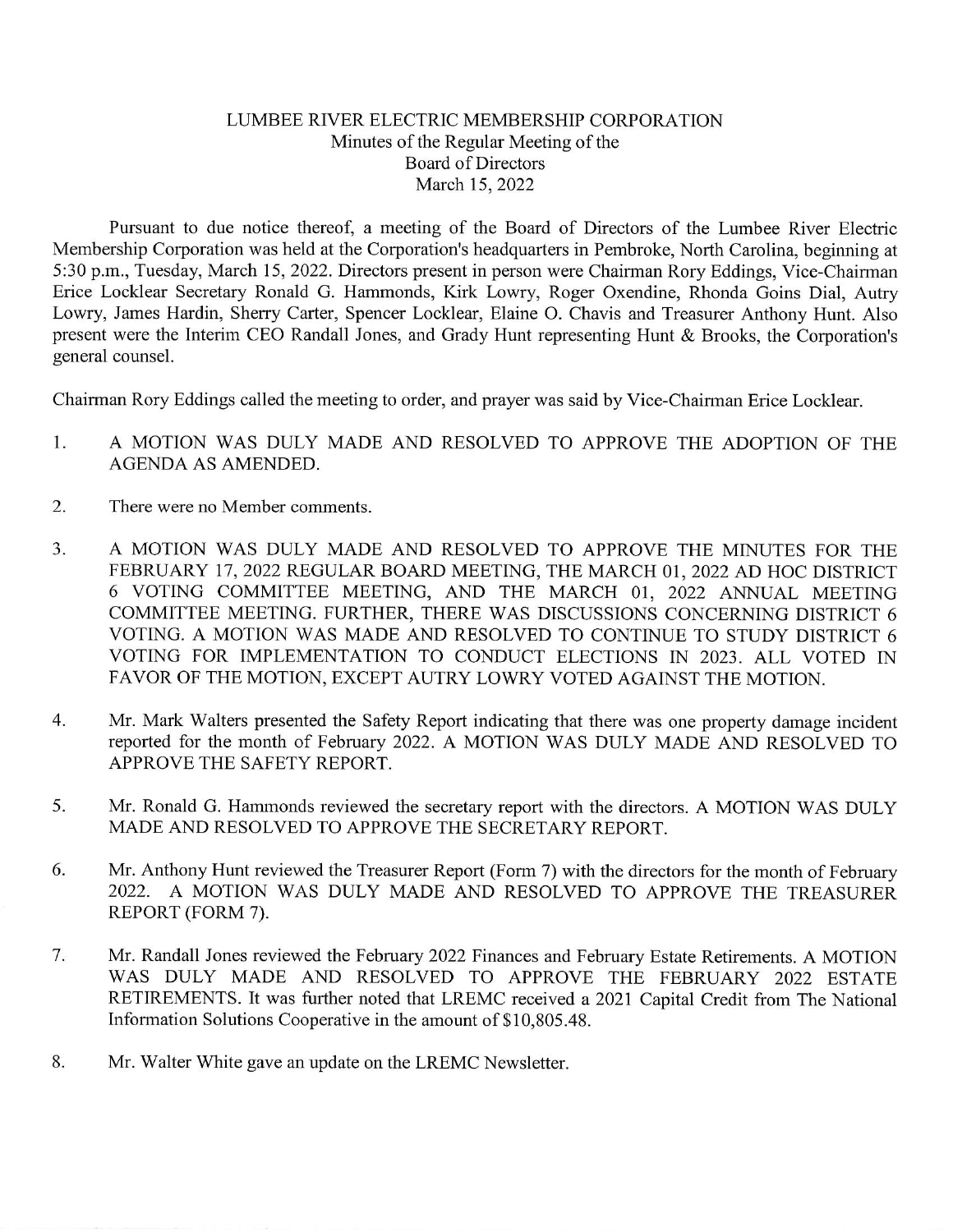- 9. Mr. Randall Jones provided the Board Members updates on relevant topics to include volatility of cost, cyber security and the promotions of Matt Epps and John Dyson.
- 10. Mr. Rory Eddings and Board Members discussed matters of interest to include upcoming meetings and trainings, a return to the Boardroom and applications received for the District Five vacant seat. The Chairman appointed a committee for the District Five vacancy to include Vice-Chairman Erice<br>Locklear, Elaine O. Chavis and Roger Oxendine. The Chairman also notified the Board that Locklear, Elaine O. Chavis and Roger Oxendine. applications had been received from Lynn Locklear, Patrick Dial, Jody Bullard and Ron Anderson.
- 11. A MOTION WAS DULY MADE TO ENTER EXECUTIVE SESSION with no dissenting votes, and no further discussion, motion carried.
- 12. A MOTION WAS DULY MADE TO LEAVE EXECUTIVE SESSION with no dissenting votes, and no further discussion, motion carried.
- 13. A MOTION WAS DULY MADE AND RESOLVED TO CONFIRM ALL ACTIONS TAKEN IN EXECUTIVE SESSION with no dissenting votes, and no further discussion, motion carried. All votes were reaffirmed without discussion as follows:

2019 NCDOT Consent Judgment: There was discussion concerning NCDOT Consent Judgment. A MOTION WAS DULY MADE AND RESOLVED TO APPROVE THE 2019 NCDOT CONSENT JUDGEMENT.

LREMC-T Budget Expense: There was discussion concerning 2022 Budget for LREMC-T. A MOTION WAS DULY MADE AND RESOLVED TO APPROVE THE 2022 BUDGET EXPENSES.

Arabia Substation Lot update: There was discussion concerning the sale of the Arabia Substation Lot. A MOTION WAS DULY MADE AND RESOLVED TO SALE THE ARABIA SUBSTATION LOT WITH BOARD MEMBER ANTHONY HUNT VOTING AGAINST THE SALE.

Prior to the Board adjourning, the Board discussed the impact of recent fuel price increases, valet parking at the Nashville Conference, Board relations going forward, and Spring Retreat.

14. A MOTION WAS DULY MADE TO ADJOURN.

EPOINGS, CHAIRMAN FONALD G. HAMMONDS, SECRETARY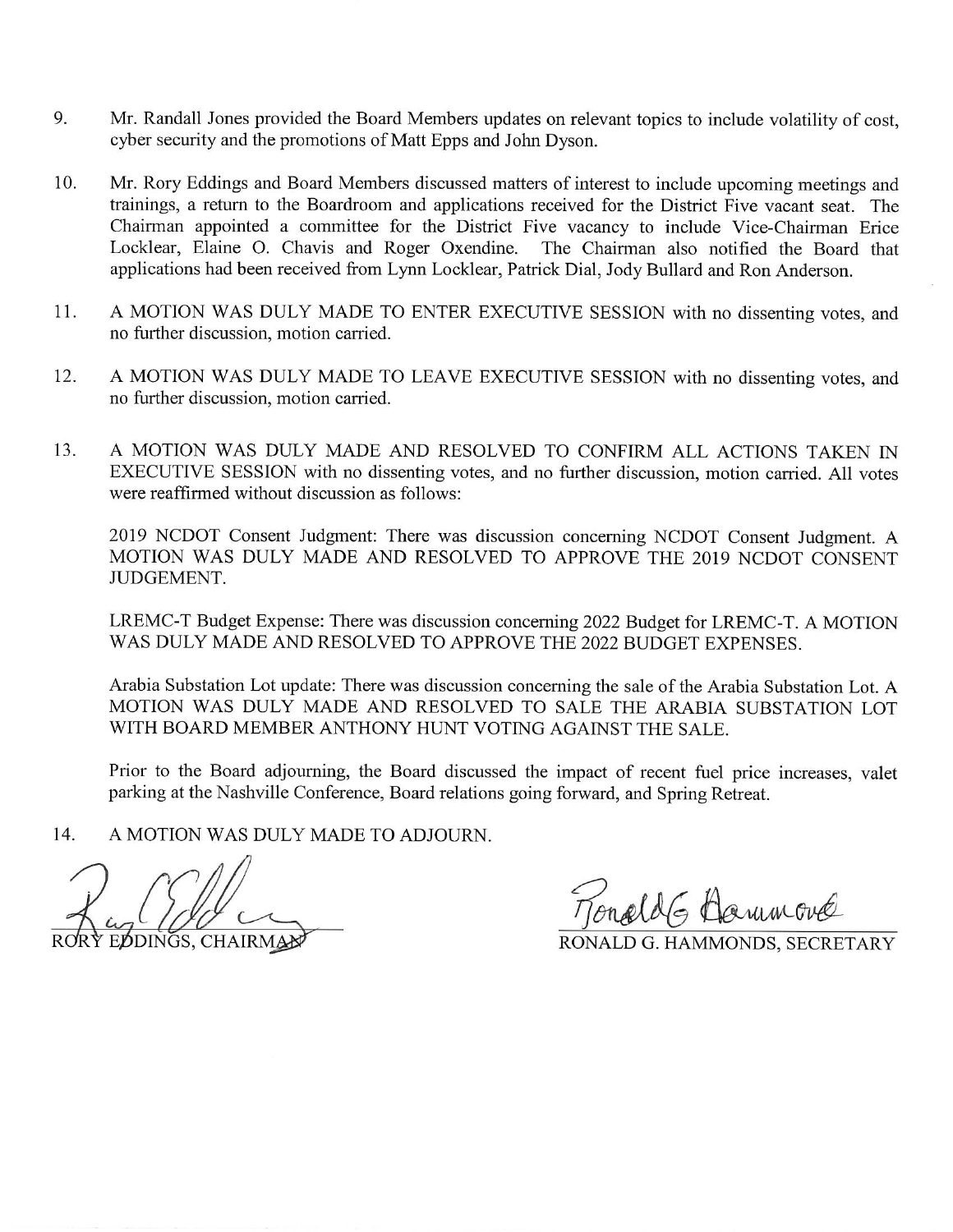## Roll Call Vote Form

Meeting date: <u>March 15, 202</u> Item #/Description: #4B March 1, 2022 Ad Hoc District 6 Voting Committ <u>Recommenda</u>

| <b>Name</b>           | Yes | No | <b>Abstain</b> | <b>Not Present</b> |
|-----------------------|-----|----|----------------|--------------------|
| <b>Carter, Sherry</b> | X   |    |                |                    |
| Chavis, Elaine O.     | X   |    |                |                    |
| <b>Eddings, Rory</b>  |     |    |                |                    |
| Goins Dial, Rhonda    | X   |    |                |                    |
| Hammonds, Ronald G.   | X   |    |                |                    |
| Hardin, James         | X   |    |                |                    |
| Hunt, Anthony "Tony"  | X   |    |                |                    |
| Locklear, Erice       | X   |    |                |                    |
| Locklear, Spencer     | X   |    |                |                    |
| Lowery, Kirk          | X   |    |                |                    |
| Lowry, Autry          |     | X  |                |                    |
| Oxendine, Roger       | X   |    |                |                    |
| <b>TOTALS:</b>        | 10  | 1  | $\bf{0}$       | 0                  |

Vote Required: Majority Action Taken: Motion Carried